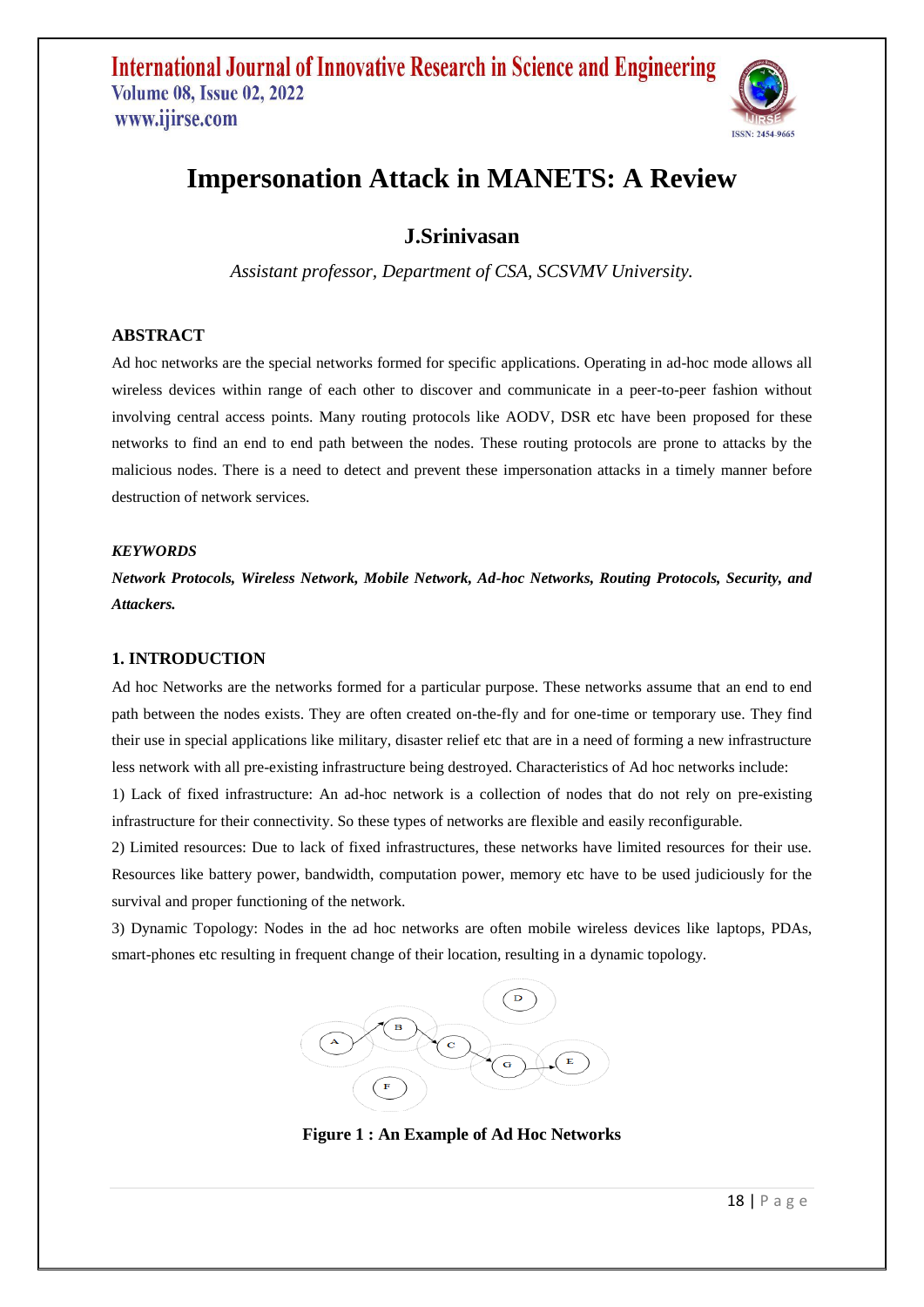### **International Journal of Innovative Research in Science and Engineering Volume 08, Issue 02, 2022** www.ijirse.com



An example of ad hoc networks is shown in **Figure.1**. Here ad hoc network is being established by communication between wireless mobile nodes A, B, C, D, E, F and G. Node A wants to send a message to another node E in the network. Routing in the network for such a scenario takes place through multiple intermediate relay hops present in between A and E, assuming that all nodes in the network are trustworthy. Since A and B are in the wireless range of each other, A sends the message to B, B and C are in range of each other so message will get passed to C and so on till the message finally reaches E via the path A, B, C, G and E. The organization of this paper is as follows. Section I explores the various routing protocols in ad-hoc networks. Section II highlights the various Routing protocols involved. Network attacks are categorized in Section III. Section IV concludes the paper.

### **2. ROUTING PROTOCOLS IN MOBILE AD-HOC NETWORKS (MANETS)**

The main goal of routing protocols in ad hoc networks is to find out the optimal path with minimum overhead, minimum bandwidth consumption and minimum delay between the source and the destination node. As most of the nodes in ad hoc networks are wireless mobile nodes, the topology of such type of a network does not remain fixed. As a result, it becomes the node's responsibility to regularly discover the network topology in order to route the messages properly.

Therefore, there is a need for various routing protocols to discover an optimal path from the source to the destination. A single routing protocol cannot work optimally in different network scenarios. A need is therefore felt for an appropriate protocol selection taking in consideration different network parameters such as density, size and the mobility of the nodes. On the basis of the network topology, the routing protocols in MANETS are broadly categorized as Proactive Routing Protocols and Reactive Routing Protocols which are discussed as follows:

1. Proactive Routing Protocols - In the proactive routing protocols, routing is done using the information present in routing tables maintained at each node i.e. table driven routing. These tables are exchanged on a periodic basis between the nodes. Each entry in the table contains the information of the next hop for reaching to a node or subnet and the cost of this route. Since information of the neighboring nodes is maintained at each node, the time for route selection becomes minimal.

2. Reactive Routing Protocols - In case of Reactive Routing protocols, the routing is done by the nodes only on demand i.e. only when the node needs to send a message. The sender floods its neighbors with Route Request (RREQ) packets to find route in the network. Any destination/intermediate node in the network having path to the destination will reply back with Route Reply (RREP) to the sender and the routing is accomplished.

These suffer from following disadvantages:

a) There is a time delay in finding the routes since a large number of control packets have to be exchanged before the exchange of actual data.

b) Network congestion may result due to excessive flooding of packets.

Reactive Routing find their applications in the following network scenarios:

c) High mobility networks.

d) Medium size networks.

Various Reactive routing algorithms are Ad Hoc On-Demand Distance-Vector (AODV)[10], Dynamic MANET On Demand (DYMO)[10], Admission Control enabled On demand Routing (ACOR)[10].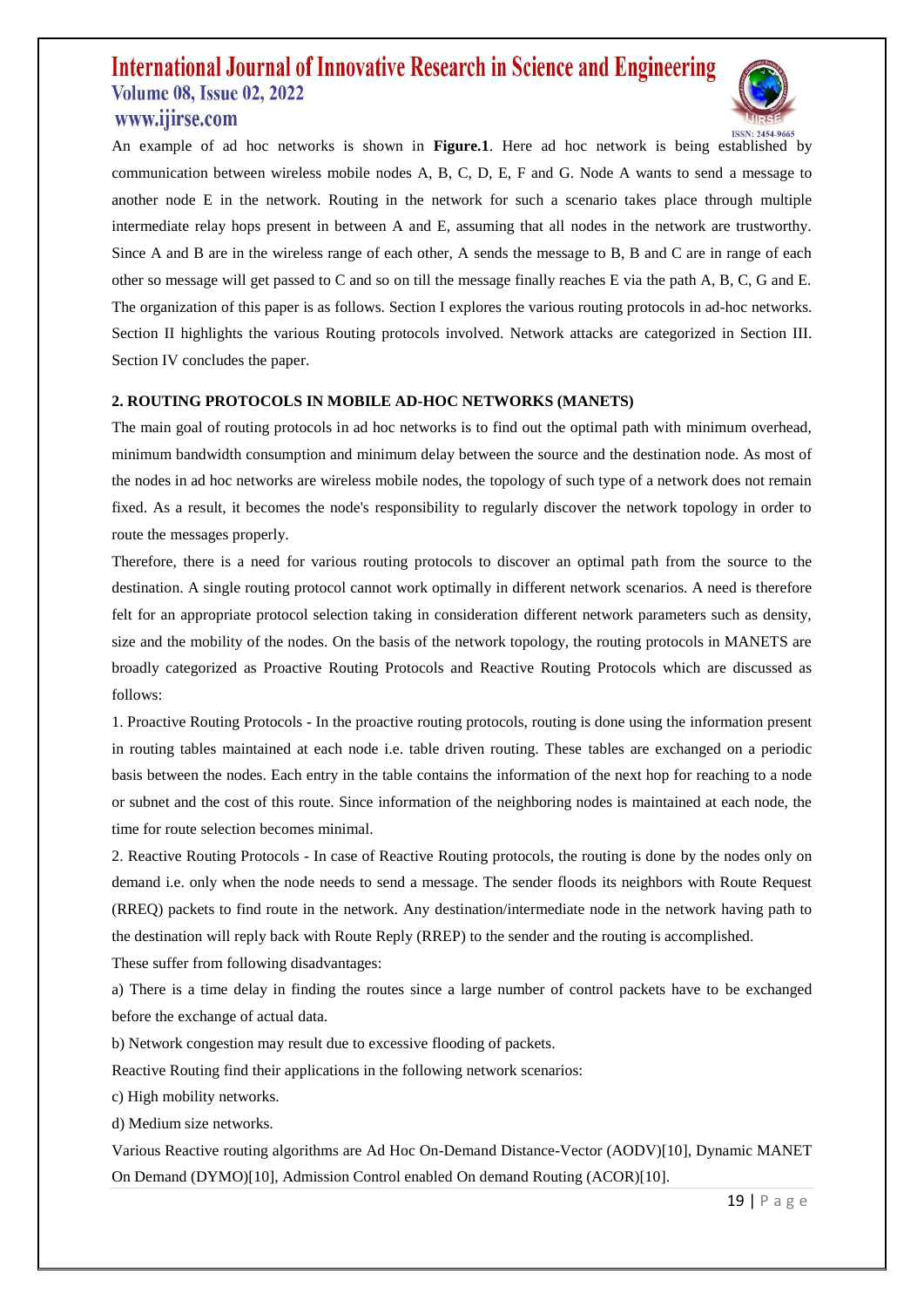## **International Journal of Innovative Research in Science and Engineering Volume 08, Issue 02, 2022** www.ijirse.com



### **3. CATEGORIZING NETWORK ATTACKS**

Attacks on the ad hoc networks can be broadly categorized as Passive Attacks and Active Attacks.

1. Passive Attacks - The main aim of passive attackers is to steal the valuable information from the targeted networks. Attackers do not disturb the normal network functioning like inducing false packets or dropping packets. They simply become a part of the network but continuously keeps an eye on the network traffic thus in turn violating the message confidentiality constraint. Since they do not initiate any malicious activity to disrupt the normal functioning of the network, it becomes very difficult to identify such attacks. Examples of such types of attacks are traffic analysis, traffic monitoring and eavesdropping.

2. Active Attacks - Active attackers tamper with the network traffic like cause congestion, propagation of incorrect routing information etc. Due to their active participation, their detection and prevention can be done using suitable prevention algorithms. Examples of passive attacks include modification attack, impersonation, fabrication and message replay. Attacks can also be classified depending upon the position of the attacker in the network.

#### **3.1 Impersonation Attack**

There is no proper authenticated mechanism to join an ad hoc network. Impersonation Attack is caused when any adversary node joins and takes the identity of a trusted node in the network. It then starts damaging the authentication constraint of the network. In this the attacker node uses address (IP or MAC) of some legitimate node in the network for its outgoing packets resulting in receiving of the messages which are for that node. Such a malicious node can also spread fake routing knowledge and gains inappropriate access to confidential data of genuine nodes, and becomes an authorized entity in the network.

An attacker can impersonate an authorized node as follows:

1) By guessing the identity details of the authorized node or,

2) By disabling other node's authentication mechanism.

Consider the network scenario in **Figure 2** where node D sends packets to its neighbors(C and G) with source address as E because of which any packet coming for E through C and G will now be directed to the malicious node D instead of E.



**Figure 2: An Example of Impersonation Attack**

#### **4. CONCLUSION AND FUTURE WORK**

This paper presented one of the popular attacks like impersonation attack in MANETs. The author had presented some of the methods to attack a network model along with one of the proposed solutions. Various issues that